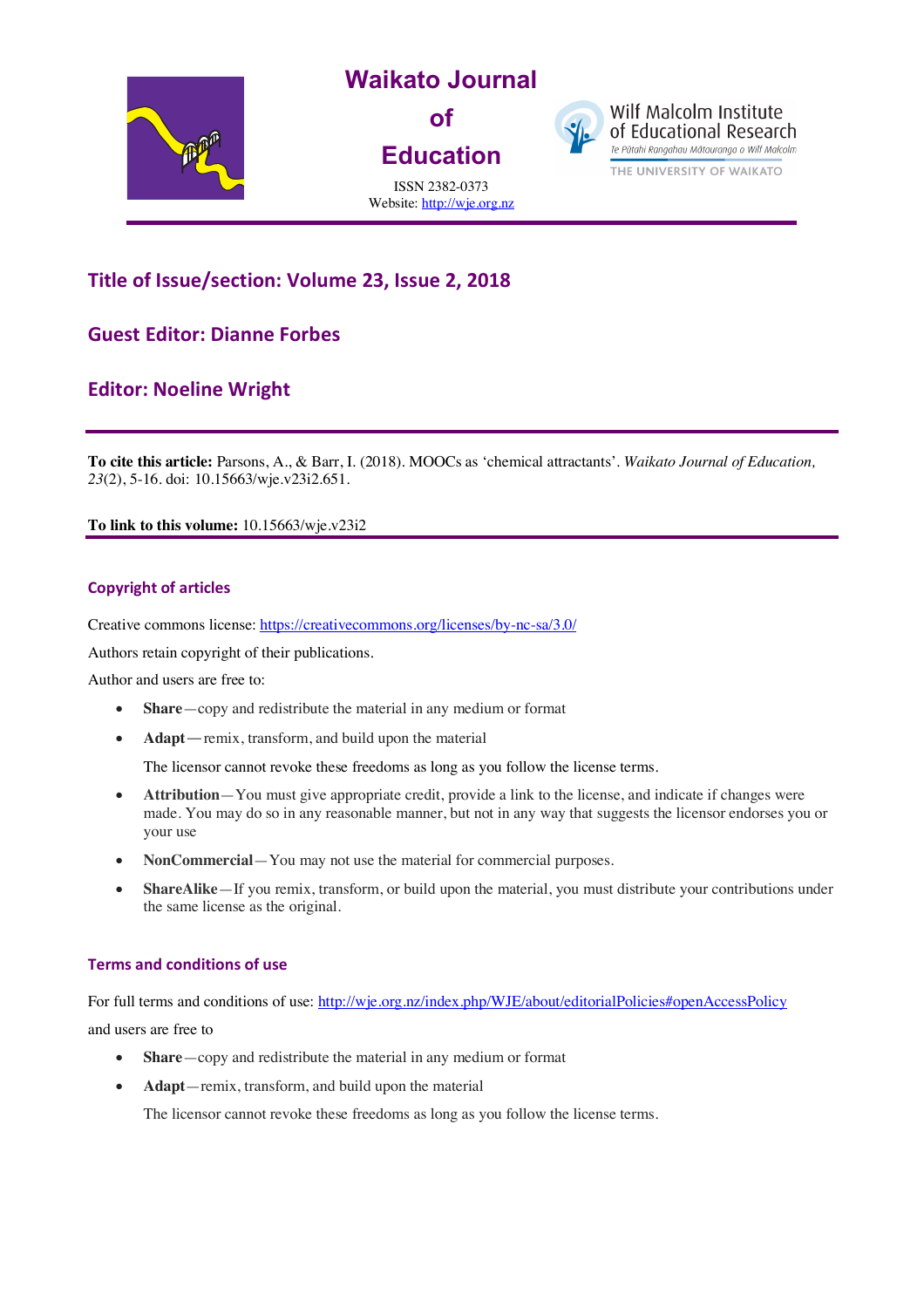Waikato Journal of Education Te Hautaka Mātauranga o Waikato

**WAIKATO** *School of Education* Te Kura Toi Tangata **Waikato Journal of Education Waikato Journal of Education**

Volume 23, Issue 2: 2018

# **MOOCs as 'chemical attractants'**

**Andrew Parsons Iain Barr** University of York United Kingdom

# **Abstract**

*This study explores the outcomes of a chemistry MOOC, delivered on two occasions through the FutureLearn platform. Learner background and course feedback, including managing the expectations of potential participants, course facilitation, the importance of having a strong presence on the forums and the tutor having a 'face', is explored. The findings will be especially relevant to practitioners interested in learning more about how MOOCs could contribute to a university strategy for internationalisation, widening participation and public engagement. It adds to the growing literature on an educator's experience, providing an insight into the rewards and challenges of teaching in MOOCs, and aims to encourage and support other higher education providers considering developing related online courses.*

# **Keywords**

Course structure, educational courses, massive open online course, MOOC

# **Introduction**

In current terms, the term 'digital learning' would incorporate any learning experience which makes use of technology in its delivery and facilitation (McKnight, O'Malley, Ruzic, Horsley, Franey & Bassett, 2016). From a contemporary perspective, the term would also suggest a strong sense of student interaction, as opposed to the simple sharing of digital assets such as e-books or other media which may have constituted a pre-2000 digital learning experience. Such a digital learning experience may be delivered exclusively online, such as MOOCs (Massive Open Online Courses), distance learning provision, or form part of a blended learning approach, whereby the availability of a digital learning environment augments, rather than replaces, the physical classroom activities.

The notion of MOOCs offering free education accessible worldwide has received universal acclaim (Regalado, 2012). Currently, millions of people are enrolling in hundreds of MOOCs delivered by universities and other public and private organisations worldwide. All that is needed is a personal computer, Internet access and some computer literacy skills to participate, and is likely to suit individuals that have difficulty accessing other forms of education due to disability or limited



Wilf Malcolm Institute of Educational Research, Te Kura Toi Tangata Faculty of Education, University of Waikato, Hamilton, New Zealand ISSN: 2382-0373 Contact details: Andrew Parsons andy.parsons@york.ac.uk (pp. 5–16)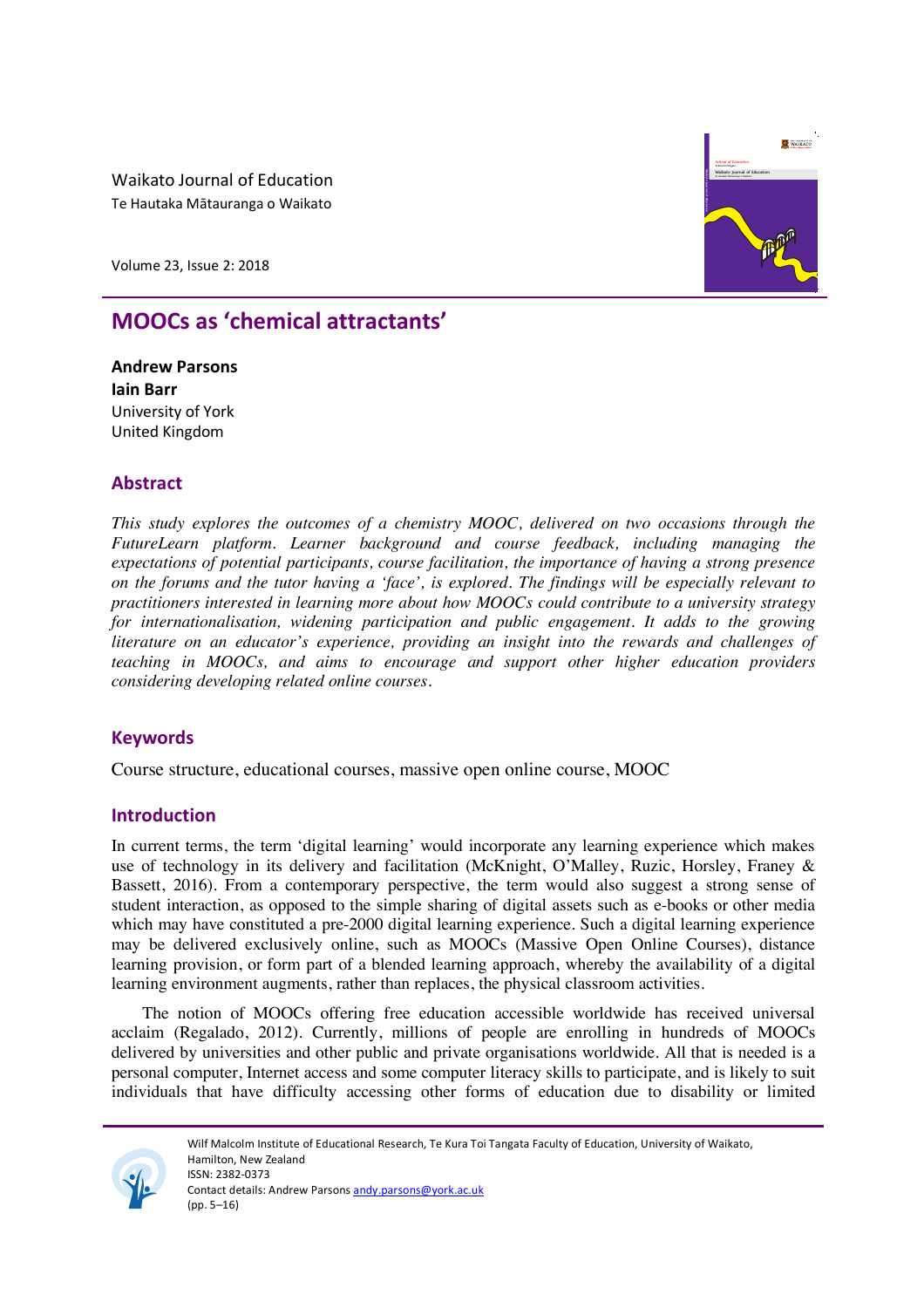resources. MOOCs offer teachers the opportunity to explore digital pedagogy and experiment with new learning designs.

As the initial hype surrounding MOOCs has begun to subside (Knox, 2017; Reid, 2014) the key driver remains the search for a suitable role for this much-maligned digital vehicle (Parr, 2015) within the existing academic framework. The rapid pace of MOOC discussion has demonstrated a marked shift from 2012 being declared the 'Year of the MOOC' by the New York Times (Pappano, 2012), the proclamation by Aoun that MOOCs signalled 'the end of higher education as we know it' (Aoun, 2012). Thrun's (2012) prediction as reported by Leckart (2012) that "in 50 years, there will be only 10 institutions in the world delivering higher education". Along the way, we have witnessed the more philosophical debates regarding the fundamental differences between xMOOCs and cMOOCs (xMOOCs being based on a more traditional classroom structure, centred around a teacher, while participants in cMOOCs take on the dual role of both teacher and learner as they share information with each other) (de Langen & van den Bosch, 2013; Decker 2014), the notion of MOOCs being a 'disruptive innovation' (Yuan & Powell, 2013), and accusations of MOOCs causing a new form of cultural imperialism, according to Trucano (2013) "crashing across borders, washing over (or possibly washing out) local educational institutions, cultural norms and educational traditions".

At the very heart of these debates remains an institutional imperative 'not to be left behind', evidenced by a United Kingdom (UK) Department for Business, Innovation and Skills report which sets out many of the potential motivating factors for engagement:

'Wait and see' is not a viable policy for universities. Disruption to demand and supply of education is very likely although estimates of the severity and timing of the disruption vary… Universities face a critical challenge in how they respond to MOOC opportunities (which will implicate many other issues they face). How they negotiate MOOC-driven disruption around income, access, curriculum, certification, and the challenge from non-educational providers will determine their capacity to innovate and survive… whether the MOOC format stalls, or continues to accelerate, and with or without accreditation, MOOCs mark the coming-of-age of the digital toolset in learning. (The Department for Business, Innovation and Skills (BIS), 2013, p.99).

The number of students registered with FutureLearn (a digital education platform, founded in 2012, and owned by The Open University, UK) continues to grow exponentially (with in excess of seven million learners in January 2018) demonstrating that despite claims that the MOOC bubble has burst, there remains a growing appetite for free large scale provision of this nature. Late 2017 saw Udacity's Vice President Clarissa Shen declare rather dramatically that MOOCs 'are dead.' (Warner, 2017) but perhaps that speaks more to the overly ambitious vision of MOOCs that was established at the outset, rather than the current form they now take. Knox (2017) posits a more conservative mandate for MOOC future development and purpose, highlighting "an increasing focus on data science, business, and programming subject disciplines… deliberate strategies to reduce class sizes in the name of productive learning and… the prevalence of automation and analytics" (p. 403); moreover, Hollands and Tirthali (2014) set out a number of institutional reasons for MOOC engagement, incorporating (in priority order) extending reach and access, building and maintaining brand, improving economics, improving educational outcomes, innovation and research on teaching and learning, many of which still seem strongly applicable to the xMOOC model adopted by most Higher Education Institutes (HEIs). Like most technologies, after the initial hype has faded, there would still seem to be a place for MOOCs within the online landscape, but the question remains how best to utilise their popularity for mutual learner and provider benefit.

The University of York's (UK) own approach to MOOC development was all-encompassing when work began in 2015, with courses selected on the basis of supporting recruitment, developing brand, showcasing research, exploring innovative teaching methodologies and developing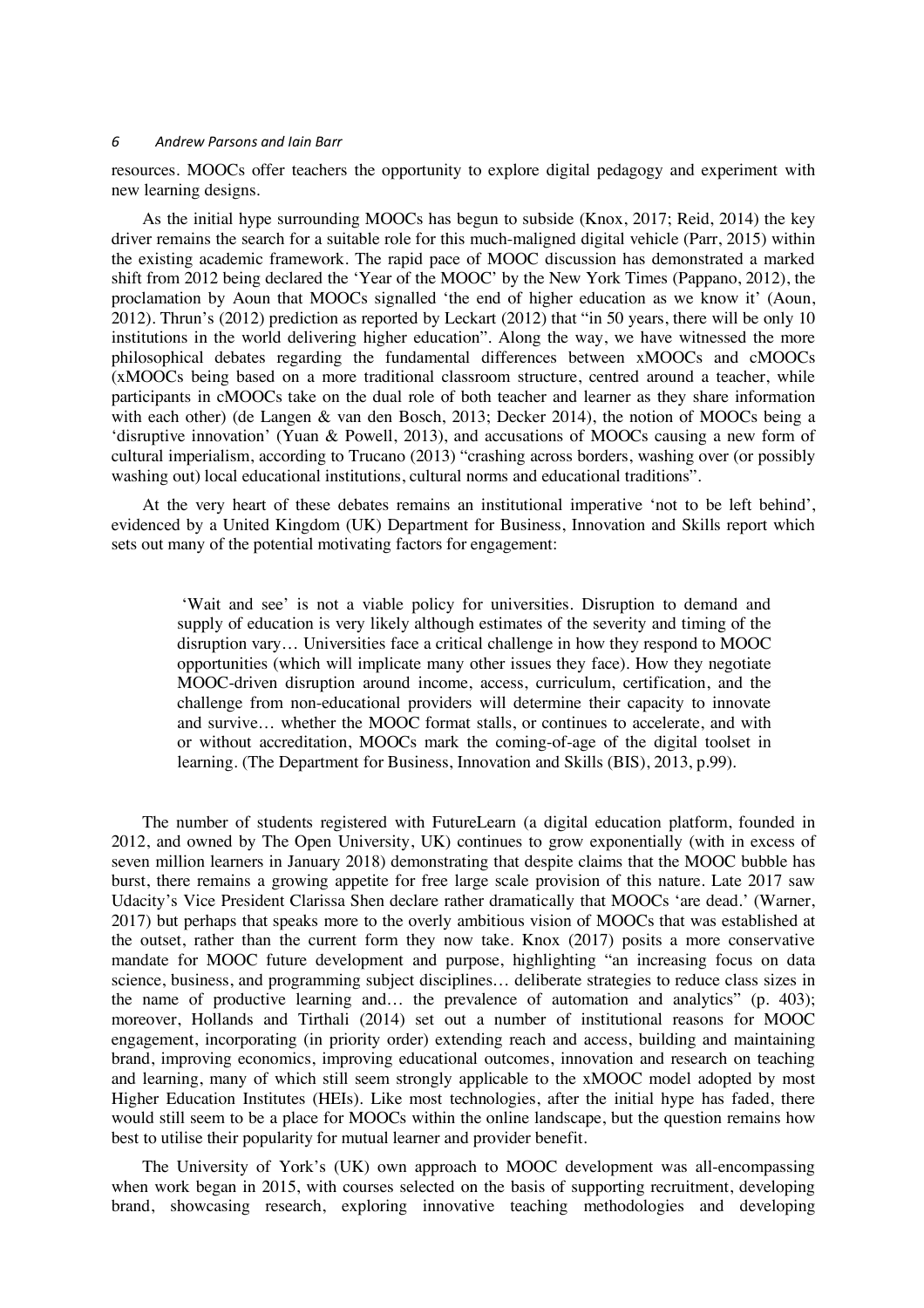partnerships. *Exploring Everyday Chemistry* (abbreviated eeDc) focused primarily on the first of these ambitions, seeking to engage with pre-higher education students with a view, primarily, of demonstrating the benefits of studying an undergraduate degree in chemistry at York. MOOCs represent a compelling way to reach new student markets as competition in the higher education sector intensifies. However, as demographic statistics of MOOC learners typically show their age is between 30 and 40 years (Glass, Shiokawa-Baklan & Saltarelli, 2016) a four-year analysis of MITx and HarvardX courses highlighted a median learner age of 29 (Chuang & Ho, 2016), this provides some challenges. The profile of a learner in a MOOC is usually different from students who attend a school or college, but a solution may involve designing courses specifically tailored to supporting and building on their classroom studies.

# **Exploring everyday chemistry**

eeDc is a pioneer University of York MOOC delivered in 2017 on two separate occasions, by the FutureLearn platform. This four-week course highlighted a range of chemistry-based topics relating to our everyday lives, designed to take the learner typically no more than four hours per week to complete, or 16 hours in total. However, it was acknowledged that the range of time needed to complete the MOOC would differ depending on the prior knowledge of the learner. It was intended that the bulk of study time would be devoted to reading and watching materials put together by the course team, and then taking part in discussions and debates, moderated by 'mentors'. Although a number of other chemistry MOOCs are available (see for example, Leontyev & Baranov, 2013), our research showed this course offered a unique combination of chemistry topics together with a number of notable features designed to aid learner engagement and learning, with a particular emphasis on learners at high school (16-18 year olds). This article explores the challenges of delivering such a MOOC. It will discuss the course content and design (based around short bite-sized video clips) and the balance between encouraging course completion and offering deep, critical learning. This discussion includes strategies for dealing with a diverse range of learners (varying age, experience, culture, language, preparedness, and motivation) with widely different chemistry backgrounds (from high school to PhD-level chemists (i.e. those looking to refresh their chemical knowledge), from leisure learners to practising professionals).

Analysis of completion rates and learner engagement (including contributions to online discussions and the challenge of providing learners with regular, authentic, accessible, and structured opportunities to engage in conversation with other learners about the course material) will be discussed in this paper as will the proportion of students who included a mention of the MOOC in their application to study chemistry at the University of York.

# **Results and discussion**

The eeDc course was designed to emphasise the importance of organic chemistry in our everyday lives from chemical attractants (from perfumes to pheromones) to the race for new antibiotics, from understanding brewing to chemical innovations in sport. Topics were chosen with the aim of attracting a wide pool of learners, and were selected because of their importance in modern living. For example, subjects like doping in sport and resistance to antibiotics regularly make headlines in the news, and affect most of us. These topics also allowed us to apply concepts taught on pre-university chemistry courses (including British A-levels and International Baccalaureate courses) to new, high profile applications (i.e. those that have attracted high levels of media or public interest), so helping learners to build on and extend their chemical knowledge. One academic member of staff developed the course material in collaboration with York undergraduate chemistry students. This collaboration helped ensure an appropriate choice and balance of topics. New course material was written and designed specifically for an online delivery.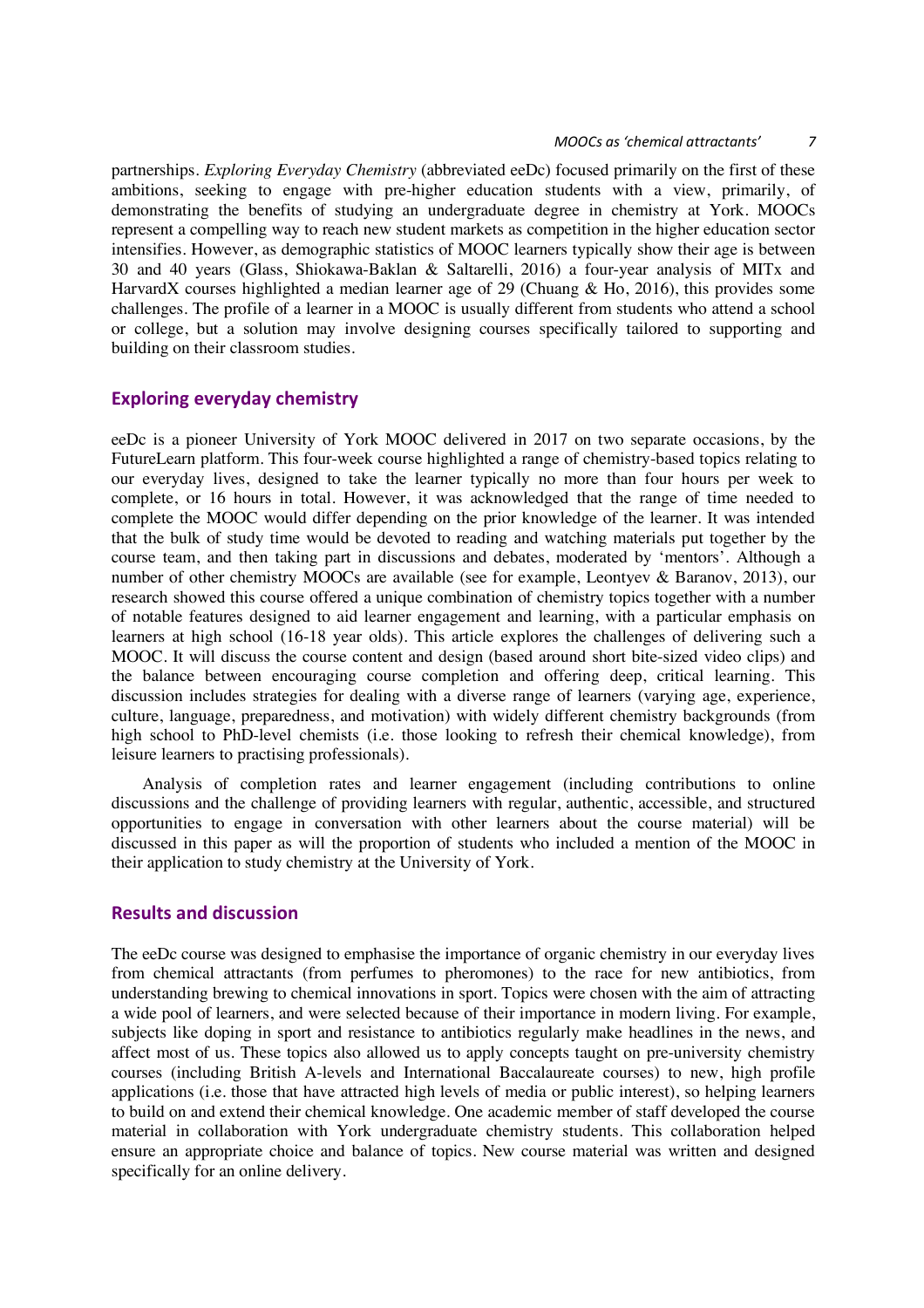At the start of the project, research was carried out into what related MOOC courses were available, including what an xMOOC typically looks like (through 'student' experiences), and what is established good practice on designing a MOOC (Bali, 2014; Beaven, Hauck, Comas-Quinn, Lewis; de los Arcos; 2014 & Höfler, E., & Kopp, M. 2014). This included considering the instructional design quality of MOOCs (including asking questions like: are the learning resources authentic, do they provide expert feedback, are they supportive of learners with varying learning needs?) instructional design quality is an area in which many courses have been found to score poorly (Margaryan, Bianco & Littlejohn, 2015). The course objectives and typical weekly workload were made clear from the outset and learners were encouraged to get involved in the (non-compulsory) discussions.

A common concern amongst prospective tutors, and those who have delivered MOOCs is that it takes more work and time than they anticipated (Evans & Myrick, 2015). This project required around two weeks of development time per week of course content, with the work divided up amongst university staff, undergraduate students and a video production company. We had both internal and external quality assurance stages, which ensured we had few typos or content errors.

The course was comprised of 85 individual learning steps, supported by more than 30 videos and screencasts. An overview of the course with exemplar course content is shown in Table 1. The videos were produced in collaboration with a professional media company to ensure a high-quality product. In line with good online practice (Guo, Kim & Rubin, 2014), shorter videos are found to be more engaging. Therefore, each video and screencast were restricted to a maximum of five minutes to complement the optimal attention span of leaners. Learners had the ability to control the pace, pause, rewind, explore and return to the content. The videos typically focused on 'talking head' shots of the instructor with direct eye contact with the camera, as it was felt important for the course to have a 'face'. For the screencasts (in-house produced short clips mainly capturing action on a computer screen), we moved away from a traditional PowerPoint style delivery, by using animation to help engage learners along with a wide selection of striking images, free from copyright. For the second running of the course, we introduced some more informal short videos where the instructor narrated the step-by-step problem-solving walkthrough. This style has been found to engage learners more effectively than screencasts (Guo, Kim & Rubin, 2014). Transcripts were provided for all videos and screencasts (Futurelearn expects course material to meet accessibility standards). Although these were mainly intended for those who could not hear the audio, they may also have helped those who preferred reading text, and those who were not fluent in English (the language in which the audio was presented).

| <b>Exemplar</b>    | Week 1                                          | Week 2                                    | Week 3                                  | Week 4                                                |
|--------------------|-------------------------------------------------|-------------------------------------------|-----------------------------------------|-------------------------------------------------------|
| content            | Chemical                                        | The race for new                          | Understanding                           | Chemistry in sport                                    |
|                    | <i>attraction</i>                               | <i>antibiotics</i>                        | brewing                                 |                                                       |
| <b>Articles</b>    | The fragrant<br>compounds in<br>oranges         | Understanding<br>penicillin<br>resistance | The stages of<br>brewing                | Understanding the<br>role of polymers in<br>nutrition |
| <b>Videos</b>      | Human<br>pheromones:<br>welcome to the<br>party | The history of<br>antibiotics             | Introduction to<br>brewing              | Chemistry in sport<br>including stadiums              |
| <b>Screencasts</b> | Theories of smell                               | The mode of<br>action of<br>penicillin    | The organic<br>flavour<br>components of | Understanding<br>medicines in sport                   |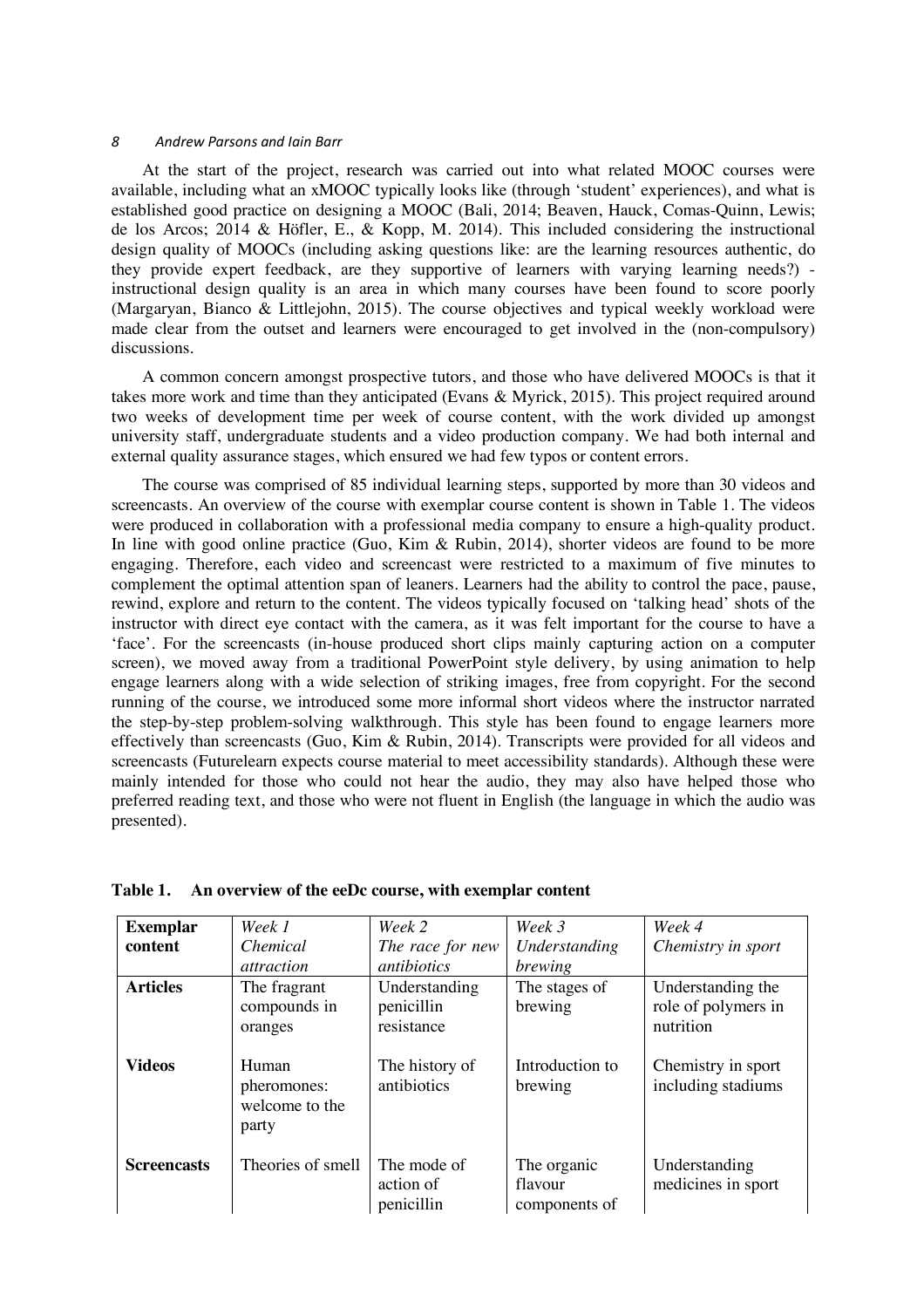#### *MOOCs as 'chemical attractants' 9*

| <b>Discussions</b>            | End of week<br>summary                  | Understanding<br>the economics<br>and morality of<br>antibiotic | tea<br>Antioxidants:<br>Vitamin C   | <b>PET</b> recycling        |
|-------------------------------|-----------------------------------------|-----------------------------------------------------------------|-------------------------------------|-----------------------------|
| <b>Kitchen</b><br>experiments | Making a<br>molecular model             | discovery<br>Making a<br>medicinal lava<br>lamp                 | Serial tea and<br>coffee extraction | Making a natural<br>plastic |
| <b>Tools of the</b><br>trade  | Understanding<br>chemical<br>structures | Understanding<br>nucleophilic acyl<br>substitution              | Understanding<br>free radicals      | Making polymers             |

In terms of classification, this course is chiefly in the xMOOC camp, being based on a traditional classroom structure and behaviourist pedagogy. The course content was delivered in a structured linear order, followed by self-assessments (automatically graded multiple choice questions) designed to check whether the particular learning objectives had been mastered. In the first course the assessments were free to access, while in the second, learners were required to pay a subscription. Agarwal, Bain and Chamberlain (2012) have argued that such quizzes provide learners with an opportunity for retrieval learning, enhancing long-term memory of facts by recalling information from short-term memory. The typically limited interaction between learners on xMOOCs (such as on discussion forums that do not count towards achieving a participation certificate) is often seen as a reason for the frequently high dropout rates (Khalil & Ebner, 2013). However, our learners were also offered an active learning approach, through a series of kitchen experiments, designed to promote interaction in the course and facilitate 'learning by doing'. This was coupled with the opportunity to engage in online collaborative tools, to share images of their practical work, their results and opinions in order to help each learner draw their own conclusions. Also, the FutureLearn platform enables constructivist pedagogies, where learning can occur through conversations between participants. Tools on the platform support reflection, comments and responses. Each content step offers discussions alongside it.

Appropriately trained undergraduate chemistry mentors were used (typically three per week), not only to monitor learners' progress but also to provide additional information and helpful hints on facilitating the learning process. It was felt important to have a strong facilitator presence and so the tutor and student mentors contributed extensively in all of the discussion forums, making an effort to reply to all of the technical queries. For example, Chen, Lin and Kinshuk (2008) found that interactions and instruction were the two most important factors in student satisfaction. Throughout the course we posted numerous clear, well-defined discussion points to trigger conversations and learning. The discussions were carefully planned to encourage all learners, not only the experts to contribute. Discussions played a key role in our course as they helped to establish a learning community.

# **Notable features**

One of the major challenges in MOOC design is to strike the right balance – the bigger the audience, the more heterogeneous it is and if the course becomes too abstract too quickly, learners will be lost, whereas if it stays too simple for too long, then others will get bored. Scagnoli (2012) underlined the importance of these elements of instructional design as a real guideline for instructors: "Audience heterogeneity makes it very hard to create a course that will appeal to all levels; so the elements proposed will help an instructor plan and be prepared for diversity, creating a space that will give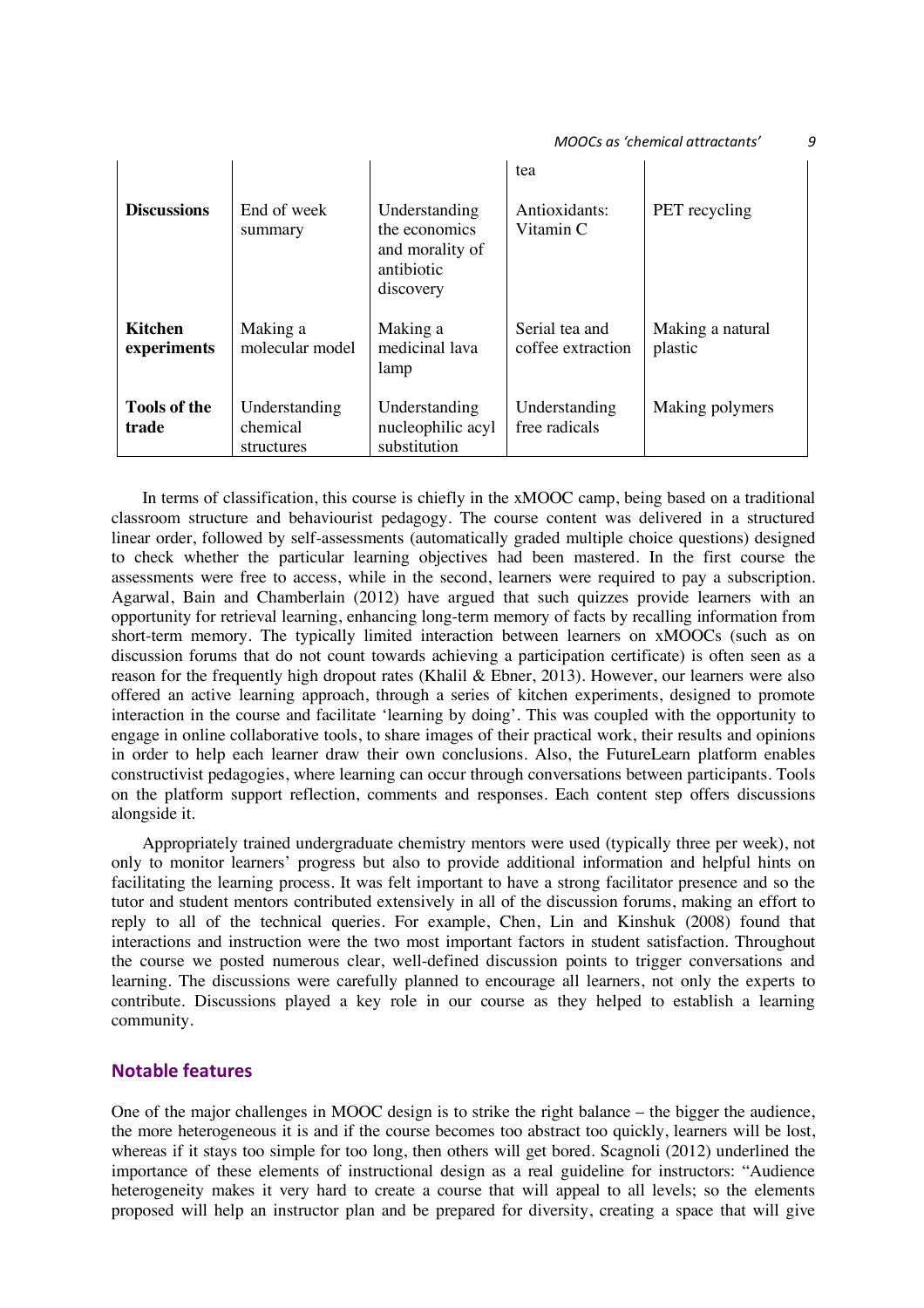inspiration and intellectual challenge to any levels of participation" (p.2). The course was advertised as being designed for anyone with an interest in chemistry, noting 'a GCSE level of science is recommended' (a UK qualification in a science subject typically taken by school students aged 14–16 years), and that it "will be particularly useful for sixth formers to aid the transition to study science at university"(Future Learn, n.d.) In common with MOOC audiences in similar areas (O'Malley, Agger & Anderson, 2015), we had learners from a wide range of backgrounds from beginners to those with chemistry doctorates. To support novices we included an extensive glossary and the brief explanations of keywords (accessed, for example, by clicking on the keyword when it first appears), often with associated diagrams, that proved a popular resource with many learners posting how useful it was. Various 'tools of the trade' sections were included throughout, which covered introductory material studied at GCSE and beyond, and positioned just when needed. For example, in the first week, a section on 'understanding chemical structures' introduced the different ways of representing organic structures, while the final week included a discussion on 'making polymers' that provided the necessary background for making good progress on the subsequent sections. We included some challenging topics, designed to stretch those studying an advanced level chemistry course, for engagement and motivation.

Humour can create a more positive atmosphere amongst learners, which can facilitate the learning process (Garner, 2006). It can build bridges between tutors and learners by showing a shared understanding and a common psychological bond. Consequently, we decided to use humour in a number of ways, from a chemistry joke in our promotional trailer to quirky facts about organic compounds in the glossary, to using fun animations in our course videos and including amusing facts in some postings. Importantly, as jokes and humour can be easily misinterpreted, the humour was specific, targeted and appropriate to the subject matter. It was also used to provide a more relaxed atmosphere to learners and helped to break down barriers between the tutor, mentors and learners – building rapport with the aim of making learners less inhibited about contributing to discussions. Indeed, learners have identified the importance of humour, fun and games in improving learning capabilities, as a characteristic of successful MOOCs (Holstein & Cohen, 2016).

For teaching chemistry, the importance of practical work is widely accepted – it helps engage learners, allows them to develop important skills, and to understand the process of scientific investigation, including identifying risks and safe working (Woodley, 2009). The opportunity for learners to do experimental work in a MOOC has been identified as a major challenge (Leito, Helm & Jalukse, 2015). For example, a related MOOC course has involved a virtual laboratory (O'Malley, Agger & Anderson, 2015) designed to allow students to conduct experimental measurements. However, a distinctive feature of the eeDc course is the inclusion of 'kitchen' experiments (that use inexpensive and common household items), with the opportunity for learners to share and discuss their results using the networking tools Padlet (an online bulletin board) and Twitter. This approach was designed to help bring the subject to life, from determining the antimicrobial properties of spices to constructing a molecular model using household items, to making a medicinal lava lamp.

Reference materials were freely accessible and we exploited some YouTube clips made by our undergraduates. For example, videos made by our first-year undergraduates (as part of their undergraduate degree course) were showcased in the final week to illustrate the importance of polymers in sports. We also had links to videos made by colleagues in our teaching laboratories, which demonstrated practical techniques and how to use laboratory instruments. This had the added benefit of subtly promoting our university chemistry courses and facilities.

## **Differences between the courses**

Following the first delivery of the course, some small changes were made when the course was delivered six months later. Apart from updating the content (typically by updating links to recent news stories), we introduced a weekly competition where a prize was awarded based on the results of a designated kitchen experiment. Some learner postings (from the first course) highlighted the technical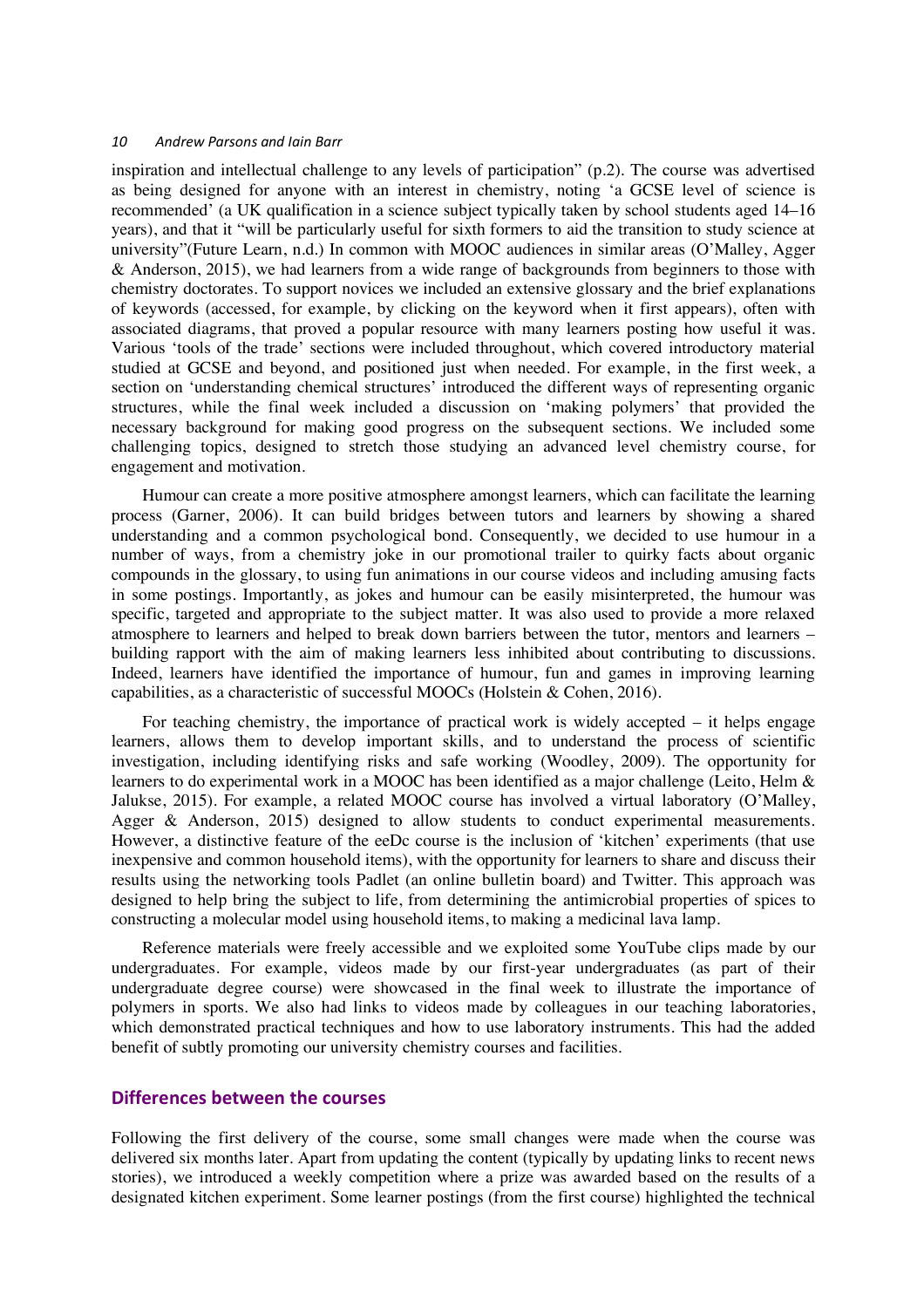challenge of some of the content in week 2, so we moved the more challenging content to a further reading section. A key change was for trained undergraduate chemistry students to have a stronger presence in facilitating the course, such as taking the lead on answering technical queries, creating a friendly and social environment, and ensuring that we gave feedback to as many postings as possible. Clear criteria for communicating with learners were put in place in order to avoid false expectations (for example, the level of interaction provided by the course facilitators).

### **Course outcomes**

The four-week eeDc course was delivered on two separate occasions in 2017, first in January (called 'course 1') and then in July ('course 2'). Both courses were advertised in a number of ways. For example, FutureLearn advertised it on their website, including the short promotional video, and through targeted electronic mailings, and social media was employed by the University of York and an associated eeDc course Twitter site (eeDcAndy). Also, postcards and posters were sent to over 200 UK schools and colleges teaching pre-university chemistry courses, and the second running of the course was advertised on two university open days. The success of this targeted marketing was evidenced in the feedback to the pre-course survey. For example, for the first course, when asked if they were taking this course to support current or future studies, of the 342 respondents, 49% said they 'strongly agree'; and when asked if they were taking the course to support a university application, 45% said they 'agree' or 'strongly agree' to this statement. A similar picture emerged from the survey feedback for the second course: of 237 respondents, when asked if they were taking the course to support a university or college application, 48% said they 'strongly agree' to this statement. In terms of the learner background and expertise, for the first course, when asked 'what previous experience, if any, do you have in this subject area?' of the 356 respondents, 66% said they studied it at school and 28% had studied it at university; for the second course, 58% said they studied it at school and 19% had studied it at university. For both courses, just 10% indicated that they had no previous experience, which likely reflects targeted messages in the advertising material. It was interesting when asked about job roles, to see that a number of chemistry high school teachers had signed up, some commenting on wanting to sample the course, before potentially recommending it to their students. Also, at the beginning of the first week, participants were asked to describe who they are and what their motivation to take part is. Analysing these statements it turns out that apart from students, the audience was heterogeneous, consisting of academics and retirees amongst others, all having different approaches and expectations.

In total, both courses attracted 9192 enrolments with the first course being slightly more popular (5623 enrolments). Learners from over 100 countries registered on the course and so there was significant participation of learners from outside the UK. The percentage of learners with ≥90% step completion was 12.2% for the first course and 10.5% for the second. In addressing the 'success' of this MOOC, we emphasise caution about using success completion in the course. MOOCs are known to have a typically low completion rate, often around 10%, which is much lower than either face-toface or online education to date (Warr, 2016). Also, the heterogeneity in learner expertise and background may make it difficult to engage in meaningful and sustained interaction with fellow learners (Tawik et al., 2017). However, completion is a poor way to evaluate the success of MOOCs, because learners sign up for the courses for a variety of reasons. Many who leave early have gained what they wanted from the course and do not see themselves as dropouts. Indeed, this MOOC was designed to allow learners to dip into topics of interest, rather than complete the course in entirety (as would be required for continuing professional development (CPD)), much like reading a newspaper or magazine. It also targeted a small sub-section of learners, namely those interested in learning more about advanced chemistry, especially those with aspirations to study chemistry at university.

Tracking the number of completed steps per week allowed us to monitor learner activity over the four weeks of the course. For both courses, learners completed a total of almost 105,000 steps. A remarkably similar profile was seen on both occasions the course was run (e.g. in week 4, the number of completed steps for the first course was 25% of that in week 1, and 26% in the second course). The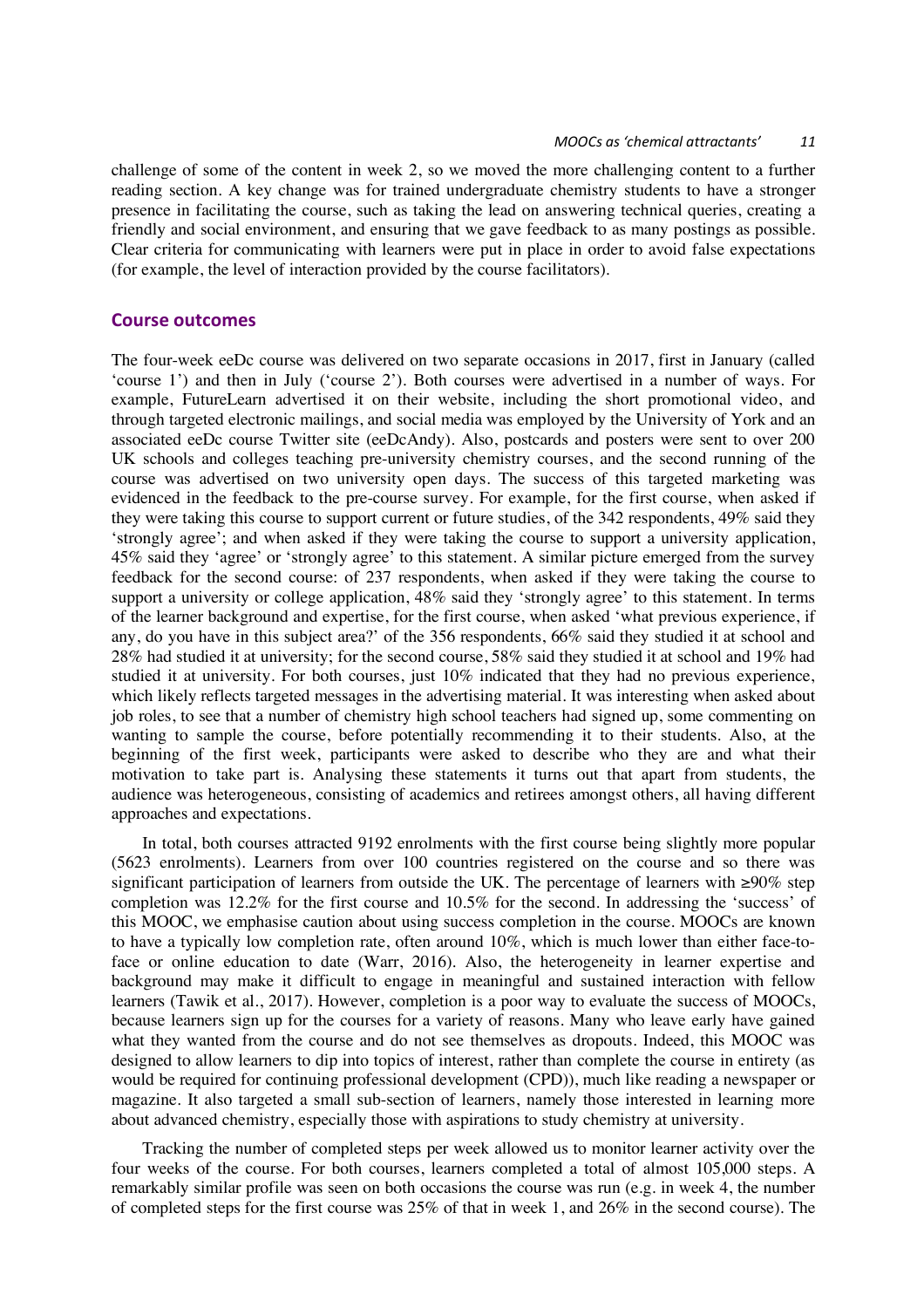combined number of completed steps for both courses is shown in Figure 1. It shows the anticipated drop in completion as the courses progressed, with a particularly big drop on going from week 1 to 2, as has been observed for related courses (Kerr et al., 2015). However, learner activity after week 2 stayed reasonably consistent.



#### **Figure 1. Completion of steps over weeks 1-4 for both courses**

In total, for both courses, only 98 completed post-course surveys were received (50 from the first course and 48 from the second). Nonetheless, this revealed some interesting trends. For example, learners were asked to rate from strongly liked, to strongly disliked, how they felt about their learning on the course (the six categories were 'strongly liked', 'liked', 'neither liked nor disliked', 'liked', 'strongly liked', and 'not applicable'). They liked and strongly liked feedback for five aspects of the two versions of the course (Figure 2). While learners enjoyed reading articles, watching videos and following links to related content, they were less inclined to enjoy reading comments and particularly discussing things. This has been shown to be an issue for other xMOOCs, and the design of such courses has been noted as a possible reason for the lower levels of learner-learner interaction (Margaryan, Bianco & Littlejohn, 2015). Over both courses just over 5000 comments were posted, and we included a number of discussion points throughout the MOOC. Postings were facilitated by the FutureLearn platform. The discussion points were designed to encourage contributions from a wide range of learners, including novices, but the technical content of the subjects may have limited such contributions.





The course included some challenging concepts, designed to stretch pre-university chemistry students. In terms of course difficulty, 84% of learners thought it was about the level they wanted in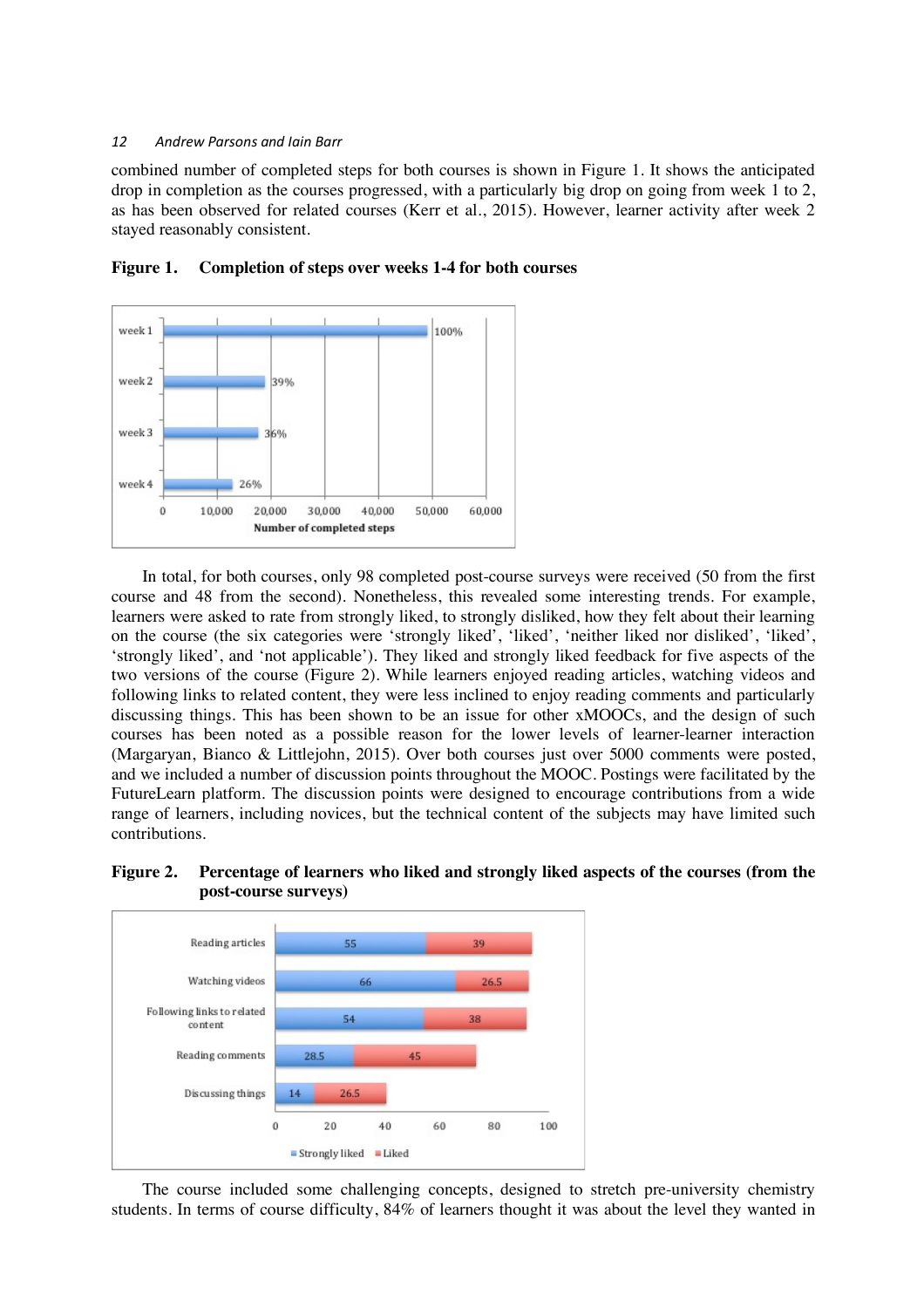the first course and a similar 77% in the second course. In postings, some learners mentioned that they struggled with particular concepts as they had not done chemistry for a number of years, but then commented they were glad they had persevered and completed the course. The technical difficulty of the course did not increase as the course progressed. Threshold concepts were introduced when needed, so if learners struggled on the content in earlier weeks, they could still make progress on topics later in the course, and this was emphasised by supportive facilitator postings.

In terms of overall course experience, for course 1, a total of 94% of respondents rated it either excellent or good, and course 2 achieved a similar rating of 95.5% (Figure 3). The learner postings on the end of the course summary typically mentioned how interesting and enjoyable they found the content, with a fair spread of favourite topics across the four areas. There were a number of positive comments from learners about doing the kitchen experiments, suggesting a good level of engagement, especially with the experiments in the earlier weeks. The number of images uploaded on social media provide some evidence for this. Learner postings on Padlet and Twitter offered the opportunity for us to advertise the course on social media. In places, to further exemplify key concepts, links to YouTube videos were included. These also proved popular with learners, especially clips made by some of our first-year chemistry undergraduates. Learners commented positively on the contributions of our student mentors, particularly in the second iteration of the course, noting how much they appreciated the number of postings and quick replies. It was also interesting to see how much the students mentors enjoyed their role, which they described as an 'entertaining and enlightening experience'.

# **Figure 3. Percentage of learners who selected excellent and good when asked 'how would you rate the overall experience of the course?'. (Data from the post-course surveys.)**



Finally, we monitored the number of applicants who mentioned the MOOC in their UCAS application to study chemistry at York. (In the UK, the Universities and Colleges Admissions Service, or UCAS, operates the application process for all British universities.) At the end of the application season (2017-18), a creditable 17% of applications had mentioned engaging in a MOOC. Almost all specifically mentioned eeDc, with a discussion of course content of particular interest to them. The fact that 1 in 6 applications specifically mentioned a MOOC indicates the importance of such courses in strengthening university applications; helping candidates to stand out from the crowd, by giving evidence to support their passion and enthusiasm for a subject.

## **Conclusion**

This study contributes to an exchange of good practice to promote effective online student learning of relevance to those interested in learning more about how MOOCs could contribute to a university strategy. We believe that MOOCs can provide an entry level to higher education in many ways. They help students decide if they are genuinely interested in a subject or not without having to 'pay' for it, and may learn more about life as an undergraduate student (including sampling some of our videos on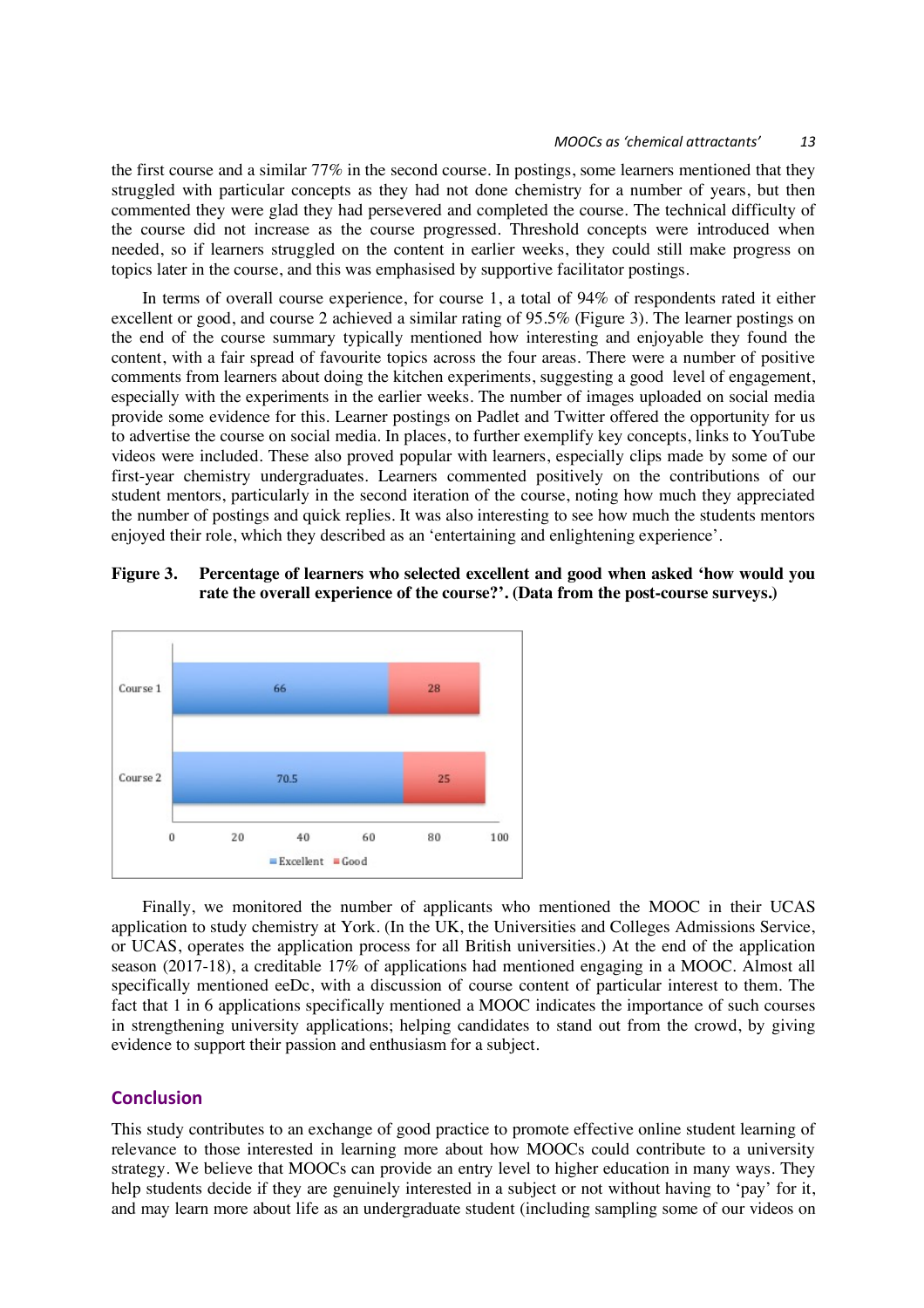practical chemistry techniques and learning about some of our recent research) and what an institute has to offer.

Although there was a small response at the end of the course to the final survey, the responses are helpful in determining if the online pedagogy MOOCs outcomes were recognized and/or achieved. For example, learners enjoyed the variety of activities, including the kitchen experiments and the short videos and screencasts as well as the contributions from our student facilitators. Like other MOOCs, our course continues to evolve. For example, alternative strategies to help engage a wide range of learners, with differing expertise, will be explored, including the use of polling steps. Learner feedback posted on the site will also be taken on-board, especially with regard to aspects of the course that learners felt were too complicated, or too lengthy. More extension activities to allow learners to learn more about the topic will also be trialled, as will more self-graded activities to permit participants to regularly check their understanding of the topic.

MOOCs have the potential to achieve the policy aim of widening access. To achieve this, their reach needs to extend to the under-represented groups; that is, people from specific minority ethnic groups, lower socio-economic backgrounds, low participation neighbourhoods, or those who have been in care or are disabled. Moving forward we will be making alternative admissions offers, which incorporates the completion of eeDc, to students from groups currently under-represented in higher education.

The field of MOOC research is both relatively new and rapidly expanding and this study adds to the growing literature on an educator's experience, providing an insight into the rewards and challenges of teaching in MOOCs, and aims to encourage and support other higher education providers considering developing related online courses. Back in 2013, nearly one-third of 103 professors surveyed by *The Chronicle of Higher Education* were 'somewhat' or 'very' sceptical about online-only courses before teaching a MOOC (Kolowich, 2013). Afterwards, more than 90% were enthusiastic about online classes, noting the process is time-consuming but often successful. The benefits of increased visibility of the institution and subject, within the media and the general public, and the opportunity to pick up tips to improve classroom teaching are just two incentives that we hope will inspire others to give MOOCs a go.

## **References**

- Aoun, J. (2012). A shakeup of higher education. *Boston Globe*. Retrieved from https://www.bostonglobe.com/opinion/2012/11/17/shakeup-highereducation/Wi5FQz2JYstDnYDlUaUfdI/story.html
- Agarwal, P. K., Bain, P.M., & Chamberlain, R.W. (2012). The value of applied research: Retrieval practice improves classroom learning and recommendations from a teacher, a principal, and a scientist, *Educational Psychology Review*, *24*(3), 437–448. http://dx.doi.org/10.1007/s10648-012-9210-2
- Bali, M. (2014). MOOC pedagogy: Gleaning good practice from existing MOOCs. *MERLOT Journal of Online Teaching and Learning*, *10*(1), 44–55.
- Beaven, B., Hauck, M., Comas-Quinn, A., Lewis, T. & de los Arcos, B. (2014). MOOCs: Striking the right balance between facilitation and self-determination. *MERLOT Journal of Online Learning and Teaching*, *10*(1), 31–43.
- The Department for Business, Innovation and Skills (BIS). (2013). Report paper 30: The maturing of the MOOC*.* Retrieved from https://www.gov.uk/government/uploads/system/uploads/attachment\_data/file/240193/13-1173-maturing-of-the-mooc.pdf.
- Chen, N. S., Lin, K. M., & Kinshuk. (2008). Analysing user's satisfaction with e-learning using a negative critical incidents approach. *Innovations in Education and Teaching International*, *45*(2), 115–116. https://doi.org/10.1080/14703290801950286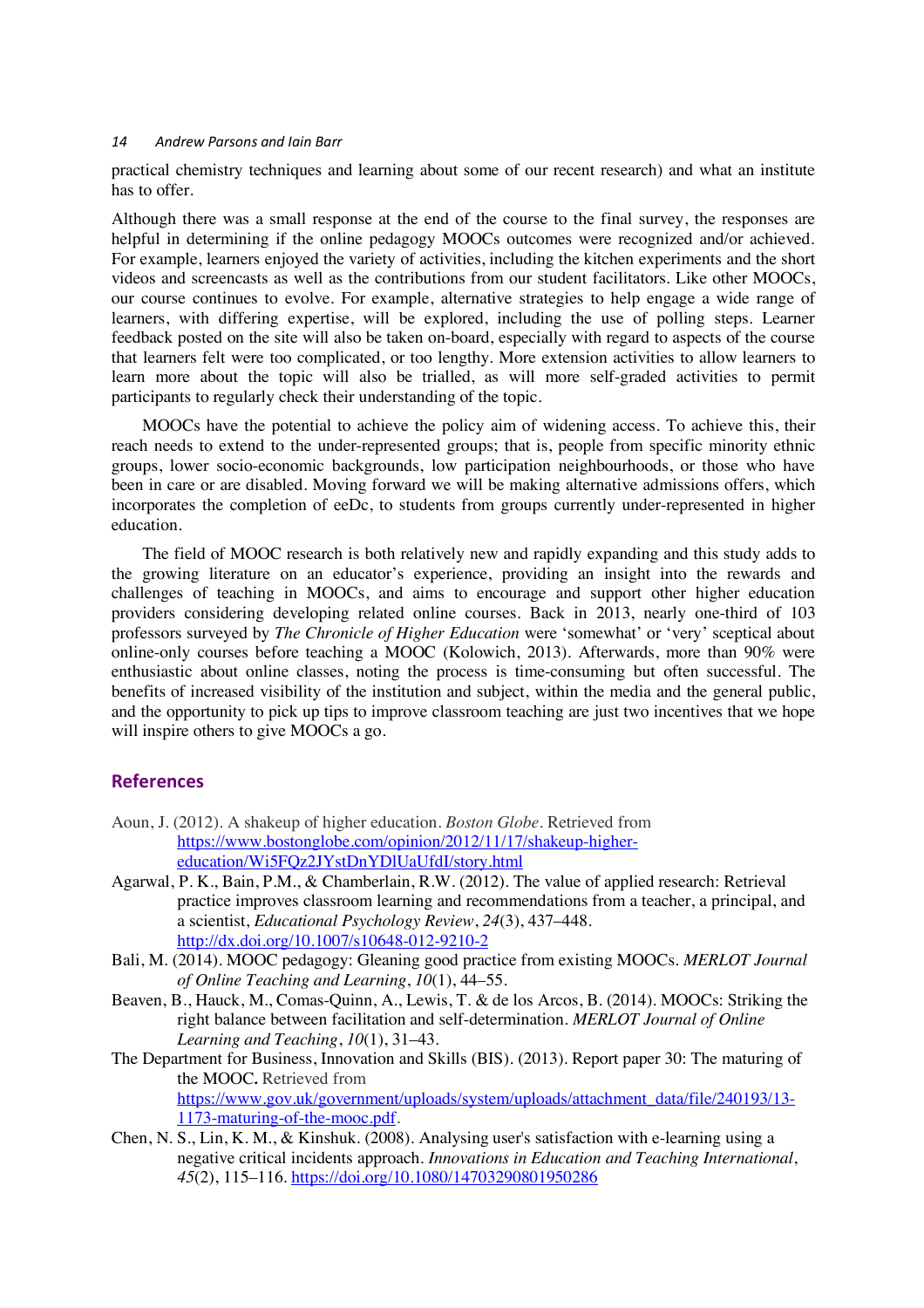- Chuang, I., & Ho, A. (2016). HarvardX and MITx: Four years of open online courses Fall 2012- Summer 2016. *SSRN*. http://dx.doi.org/10.2139/ssrn.2889436
- de Langen, F. & van den Bosch, H. (2013). Massive open online courses: Disruptive innovations or disturbing inventions?, *Open Learning: The Journal of Open, Distance and e-Learning*, *28*(3), 216–226*.* https://doi.org/10.1080/02680513.2013.870882
- Decker, G. L. (2014). MOOCology 1.0. In S. D. Krause and C. Lowe (Eds.), *Invasion of the MOOCs: The promise and perils of massive open online courses*. Anderson, South Carolina: Parlor Press, 3-13. Retrieved from http://www.parlorpress.com/pdf/invasion\_of\_the\_moocs.pdf
- Garner, R. L. (2006). Humor in pedagogy: How ha-ha can lead to aha!. *College Teaching*, *54*(1), 177– 180. https://doi.org/10.3200/CTCH.54.1.177-180
- Evans, S. & Myrick, J. G. (2015). How MOOC instructors view the pedagogy and purposes of massive open online courses. *Distance Education*, *36*(3), 295–311. https://doi.org/10.1080/01587919.2015.1081736
- Future Learn, *Exploring everyday chemistry* (n.d.) Retrieved from https://www.futurelearn.com/courses/everyday-chemistry
- Glass, C. R., Shiokawa-Baklan, M. S. and Saltarelli, A. J. (2016). Who takes MOOCs?. New directions for institutional research, 2015, 41–55. https://doi.org/10.1002/ir.20153
- Guo, P. J., Kim, J. & Rubin, R. (2014). How video production affects student engagement: An empirical study of MOOC videos. *L@S '14 Proceedings of the first ACM Conference on Learning @ scale Conference*, 41–50. https://doi.org/10.1145/2556325.2566239
- Höfler, E., & Kopp, M. (2014). Do MOOCs need a special instructional design? Retrieved from https://www.researchgate.net/publication/263784897\_Do\_MOOCs\_need\_a\_Special\_Instruct ional\_Design
- Hollands, F. M. & Tirthali, D. (2014). *MOOCs: Expectations and reality.* Center for Benefit-Cost Studies of Education, Teachers College, Columbia University, NY. Retrieved from https://oerknowledgecloud.org/content/moocs-expectations-and-reality-full-report
- Holstein, S. & Cohen, A. (2016). The characteristics of successful MOOCs in the fields of software, science, and management, according to students' perception. *Interdisciplinary Journal of e-Skills and Life Long Learning*, *12*, 247–266. Retrieved from http://www.informingscience.org/Publications/3614
- Kerr, J., Houston, S., Marks, L. & Richford, A. (2015). Building and executing MOOCs: A practical review of Glasgow's first two MOOCs. University of Glasgow. Retrieved from https://www.gla.ac.uk/media/media\_395337\_en.pdf
- Khalil, H. & Ebner, M. (2013). *Interaction possibilities in MOOCs – How do they actually happen?* International Conference on Higher Education Development. (pp. 1–24). Mansoura University, Egypt. Retrieved from http://de.scribd.com/doc/134249470/Interaction-Possibilities-in-MOOCs-%E2%80%93-How-Do-They-Actually-Happen
- Knox, J. (2017). How goes the revolution?: Three themes in the shifting MOOC landscape. In G. Martins dos Santos Ferreira, L. Alexandre da Silva Rosado & J. de Sá Carvalho (Eds.), *Educação e Tecnologia : Abordagens Criticas. 1 edn, Universidade Estacio De Sa, Rio de Janeiro*, pp. 386–408. Retrieved from http://www.research.ed.ac.uk/portal/files/34851717/selection.pdf
- Kolowich, S. (2013). The professors behind the MOOC hype. *The Chronicle of Higher Education* [online]. Available at https://www.chronicle.com/article/The-Professors-Behind-the-MOOC/137905 [Accessed 15 February 2018].
- Leckart, S. (2012). The Stanford education experiment could change higher learning forever, *Wired*. Retrieved from https://www.wired.com/2012/03/ff\_aiclass/
- Leito, I., Helm, I., & Jalukse, L. (2015). Using MOOCs for teaching analytical chemistry: Experience at University of Tartu. *Analytical and Bioanalytical Chemistry*, *407*(5), 1277–1281. https://doi.org/10.1007/s00216-014-8399-y
- Leontyev, A. & Baranov, D. (2013). Massive open online courses in chemistry: A comparative overview of platforms and features. *Journal of Chemical Education*, *90*, 1533–1539. https://doi.org/10.1021/ed400283x